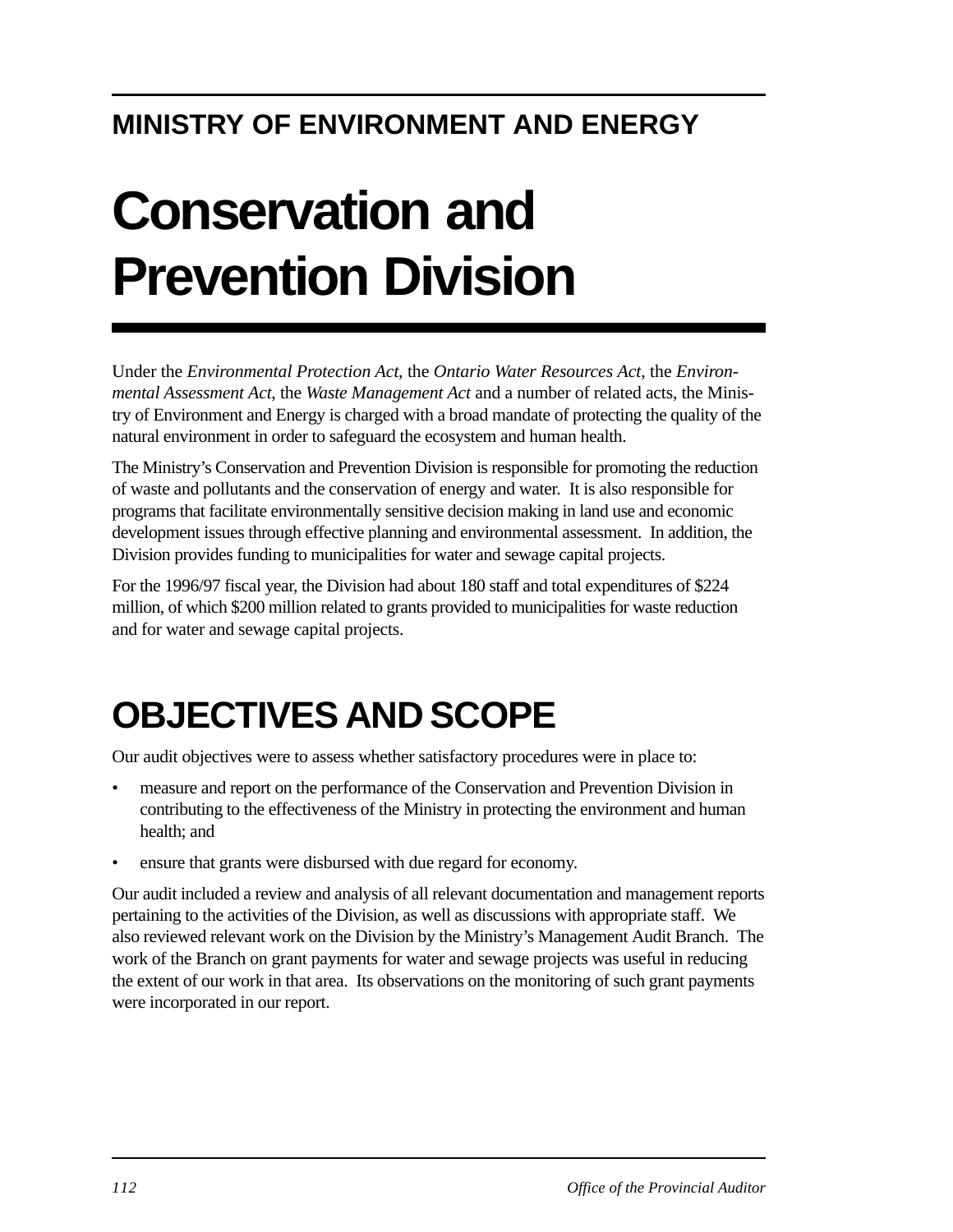# **OVERALL AUDIT OBSERVATIONS**

To be more effective in meeting the provincial waste reduction goal, the Ministry needs to measure and report on the effectiveness of its waste reduction programs and work with the municipalities to reduce the cost of collecting and processing recycled materials in their communities.

To better protect the environment through the environmental assessment process, the Ministry needs to establish indicators to measure and report on the effectiveness of the process and monitor compliance with the terms and conditions of approved projects.

In our 1994 *Annual Report* we indicated that significant savings could be achieved if municipalities were required to review water conservation and system optimization measures and, where applicable, implement such measures before water and sewage expansion projects were approved for provincial funding. While the Ministry agreed with our recommendation, the requirement was still not in place at the time of our current audit. To ensure that due regard for economy is observed, we again recommend that such a requirement be established as a prerequisite for the approval of future expansion projects.

Furthermore, the Ministry needs to verify information that has a direct impact on eligibility and the amount of funding for water and sewage projects, and to monitor actual project expenditures more closely to ensure timely identification and recovery of overpayments.

# **DETAILED AUDIT OBSERVATIONS**

## WASTE REDUCTION

Out of concerns for environmental protection and for the lack of landfill capacity in the province, the Ministry in 1989 announced two waste reduction goals: a reduction in solid waste disposal of at least 25% by 1992; and a further reduction to 50% by the year 2000. The reductions were to be achieved by means of the "3Rs" (Reduction at source, Reuse and Recycling).

To support these waste reduction goals, the Division has given its Waste Reduction Branch the key responsibility of developing and delivering programs designed to reduce the waste going to landfill sites. In this regard, branch staff:

- develop and implement regulations, policies and guidelines that support the "3Rs";
- provide technical and financial assistance to municipalities and industries in processing materials diverted from landfill sites and in identifying markets and uses for such materials; and
- monitor demand and price trends in the marketplace to assist municipalities in developing markets for recycled materials.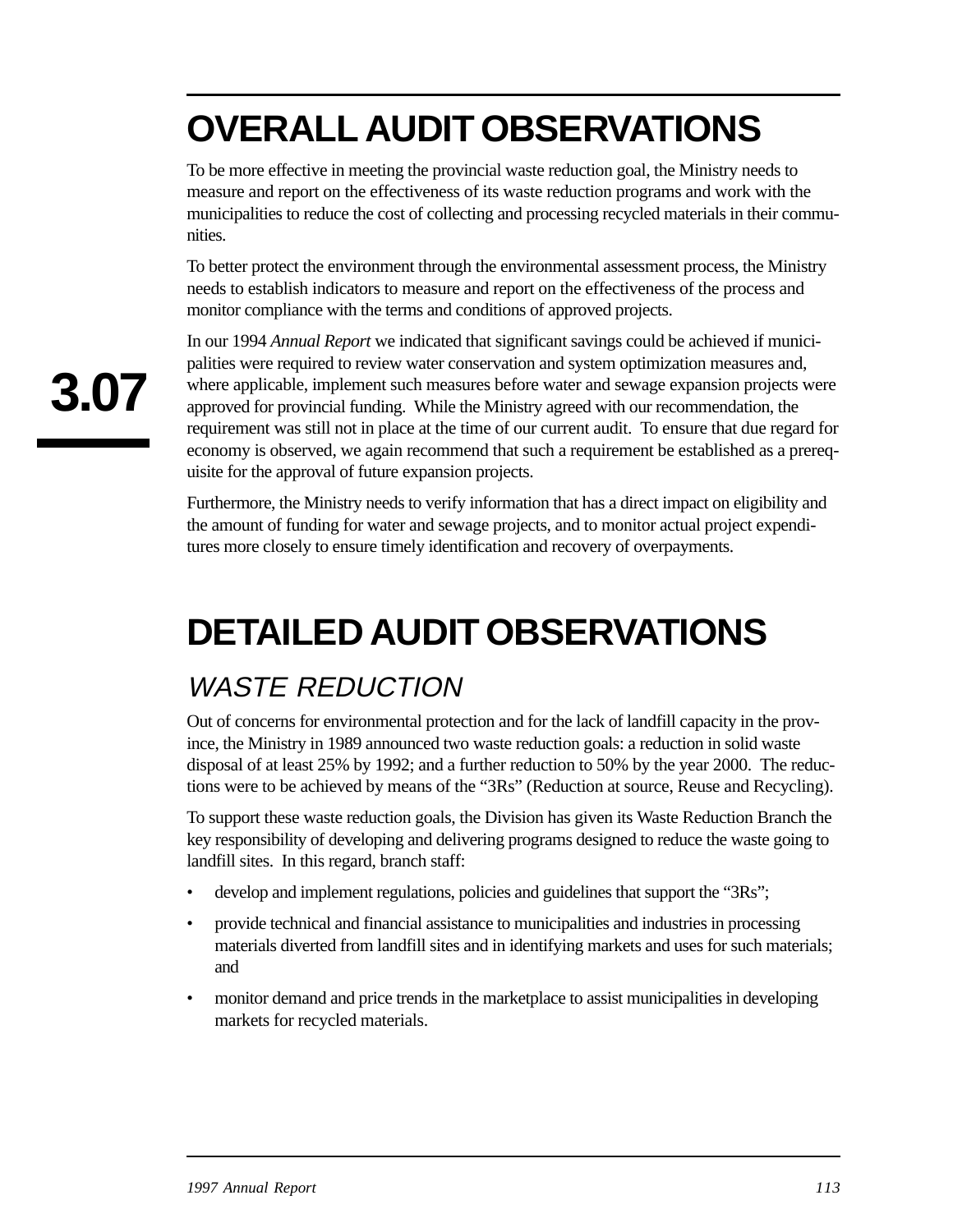## **GRANTS ADMINISTRATION**

The Division provides financial assistance to municipalities and industries in support of waste reduction initiatives such as the Blue Box Program. In 1996/97 the amount of grants disbursed totalled approximately \$10 million. Grants for waste reduction are currently being phased out.

We reviewed the grants in support of waste reduction and were satisfied that adequate procedures were in place to ensure that the disbursement of grants complied with the terms and conditions of agreements with the recipients.

## **EFFECTIVENESS OF WASTE REDUCTION**

At the time of our audit, the Ministry had collected data on solid waste disposal up to 1994. The data indicated that solid waste going to landfill and export declined from 7.7 million tonnes in 1990 to 7 million tonnes in 1994. For the same period, capital and operating expenditures for municipal garbage collection and disposal declined from \$873 million to \$693 million.

Since the 1989 Ministry announcement of waste reduction goals, the provincial recycling initiative had been widely accepted by the municipalities. By 1994 over 500 municipalities, representing approximately 3,000,000 households or 94% of the Ontario population, had already established recycling (Blue Box) programs.

Ministry officials informed us that the 1989 waste reduction goals were based on total solid waste disposed of in 1987, on a per capita basis. On that basis, the Ministry indicated that the province has achieved its first reduction goal of 25% by 1992. However, as most municipalities have already established their recycling programs, success since then has been more limited. Ministry officials estimated that an additional reduction of 5% had been achieved since 1992 or about 30% of the 1987 base year.

In reviewing the best practices of Ontario municipalities, we noted that a number of smaller municipalities (population under 50,000) were successful in reducing waste beyond the provincial average of 30%. In addition to recycling, the key factor common to their success was the application of some kind of user-pay principle to encourage reduction and reuse. The significant reduction of solid waste attained by applying the user-pay principle is demonstrated by the reduction data from one of these municipalities as illustrated below.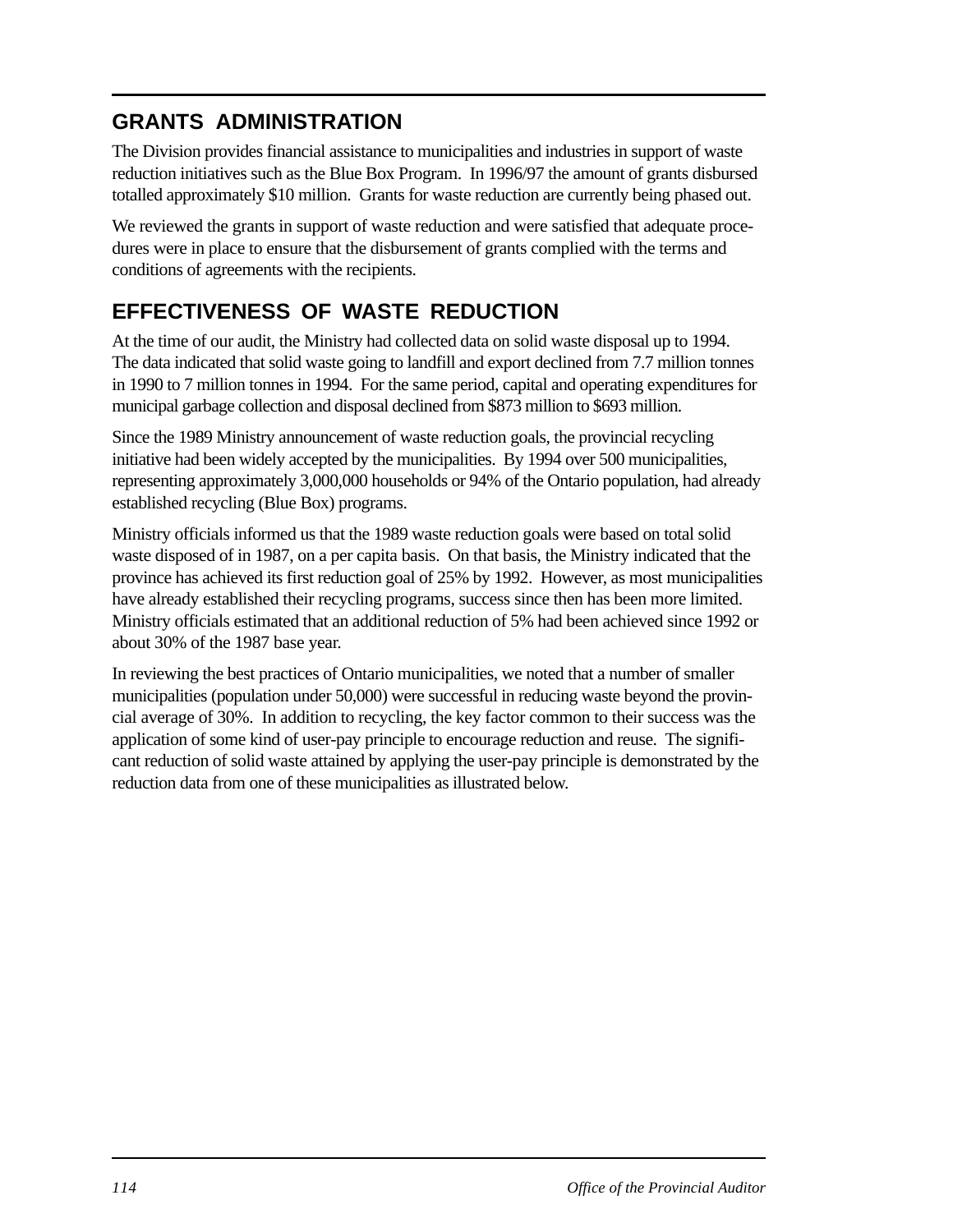**User-Pay Effects on Waste Reduction** 



*Source: Ministry of Environment and Energy* 

The municipality involved initiated the Blue Box recycling program in 1990. This municipality's recycling experience was similar to that of other municipalities in that it was able to reduce its waste by over 25% and levelled off shortly after the recycling program was introduced.

To educate the public and promote reduction, the municipality in 1994 and in 1995 gave out 52 free tags for garbage bags to every household in the community. All garbage bags had to be tagged to be picked up. If households required more than 52 bags for the year they had to purchase additional tags at \$1.50 each. As a result of this initiative, the municipality was able to increase its solid waste reduction from 28% to 61%.

In 1996 free garbage tags were no longer given out and all tags cost \$2 each. All revenues from the sales of tags were to be used to reduce property taxes. By applying the full user-pay principle, solid waste reduction was increased by an estimated 10% beyond the 1995 level.

While the user-pay principle has been a success when it was implemented, its use has not been accepted in a number of larger municipalities. Residents of these municipalities perceived the user-pay principle to be a form of double taxation over and above their property tax and were also concerned about the possibility of illegal dumping.

The Ministry has committed \$390,000 for conducting pilot projects to investigate the applicability of user pay in three larger municipalities. The Ministry has plans to encourage more use of pilot/demonstration projects to generate more ideas/options for waste reduction.

At a strategic level, a business plan for the Waste Reduction Branch was completed in May 1997. The business plan outlined the directions of the Branch, including its missions, goals and strategies, that would guide all activities undertaken by the Branch. However, we noted that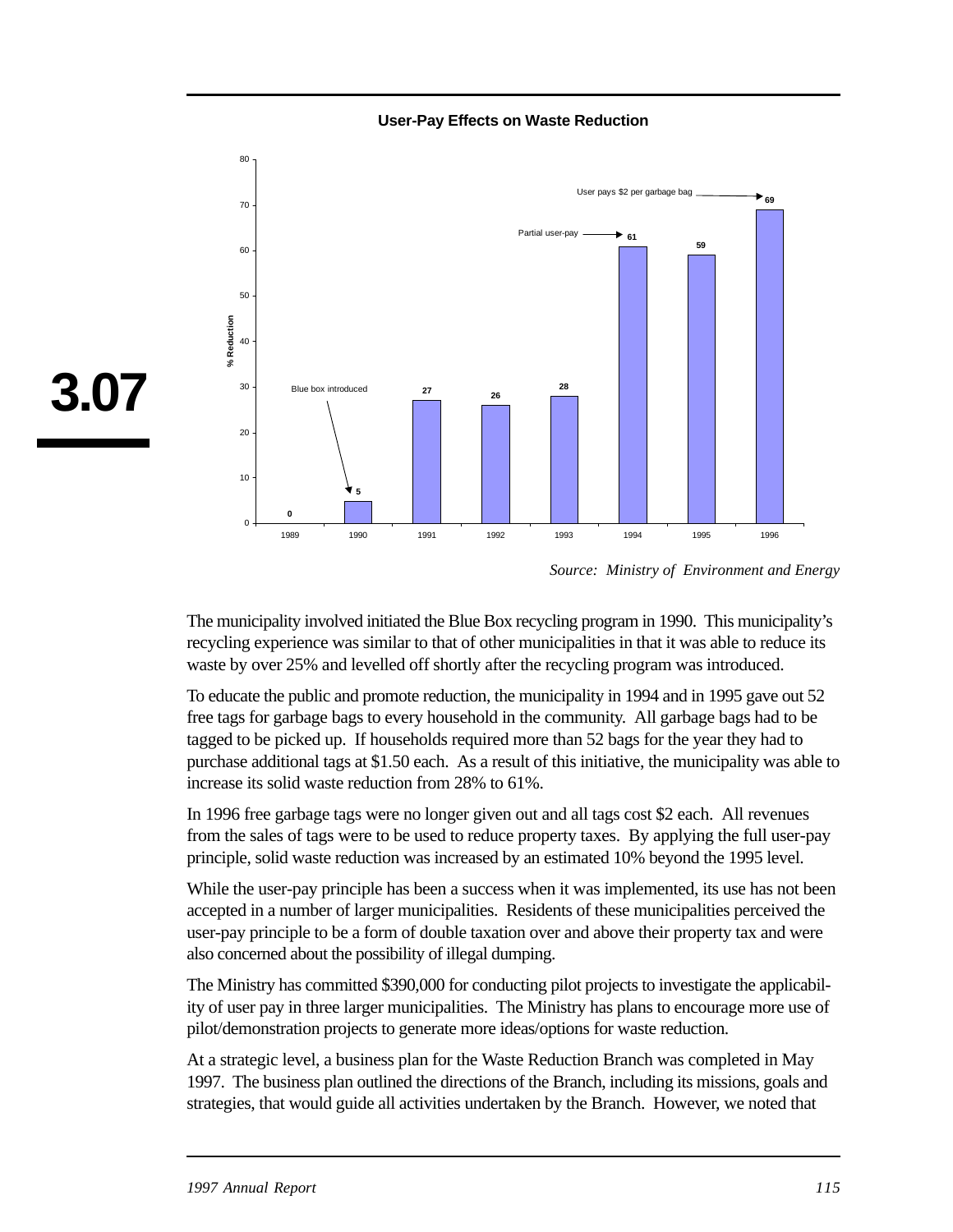the provincial goal of a 50% reduction in solid waste disposal by the year 2000 was not mentioned in the business plan.

While the provincial reduction goal was to be achieved in less than three years, our review indicated that the Ministry had not measured or reported on the effectiveness of its waste reduction programs since 1994. Without a timely assessment of the effectiveness of its various waste reduction programs, the Ministry cannot adjust strategies or develop appropriate action plans on a timely basis.

### **Recommendation**

**To be more effective in meeting the provincial waste reduction goal, the Ministry should:** 

- **• incorporate the provincial goal in the Waste Reduction Branch business plan to guide all waste reduction activities; and**
- **• measure and report on the effectiveness of its waste reduction programs to permit the timely adjustment of strategies and the development of action plans.**

### **Ministry Response**

**The Waste Reduction Branch used the provincial waste reduction goal to develop its business plan and develop priority projects. The provincial goal will be formally noted in the branch business plan.** 

**The Ministry will monitor and report on the effectiveness of its waste reduction programs and use those measures to adjust the strategies and action plans as the province works toward the reduction target.** 

**The Waste Reduction Branch has recently requested diversion data for 1995 and 1996. The information collection was coordinated with the Association of Municipal Recycling Coordinators, the Corporations Supporting Recycling, and the Recycling Council of Ontario. This data will be collated and released in 1997.** 

## **RECYCLING (BLUE BOX) PROGRAM**

Marketable materials collected by the municipal recycling program (commonly known as the Blue Box Program) can be grouped into six major categories, namely: glass, paper fibre, corrugated cardboard, steel cans, aluminum cans and plastic bottles. These materials are usually reported to the Ministry by weight. The latest data gathered by the Ministry for 1994 indicated that the municipalities had collected 470,000 tonnes of these materials.

## SUSTAINABILITY OF BLUE BOX PROGRAM

The Blue Box Program was designed to be financially self-sustaining or at least affordable to the municipalities after five years of provincial assistance. Initially, the municipalities received start-up capital funding from the province and \$20 million from a private industry group formed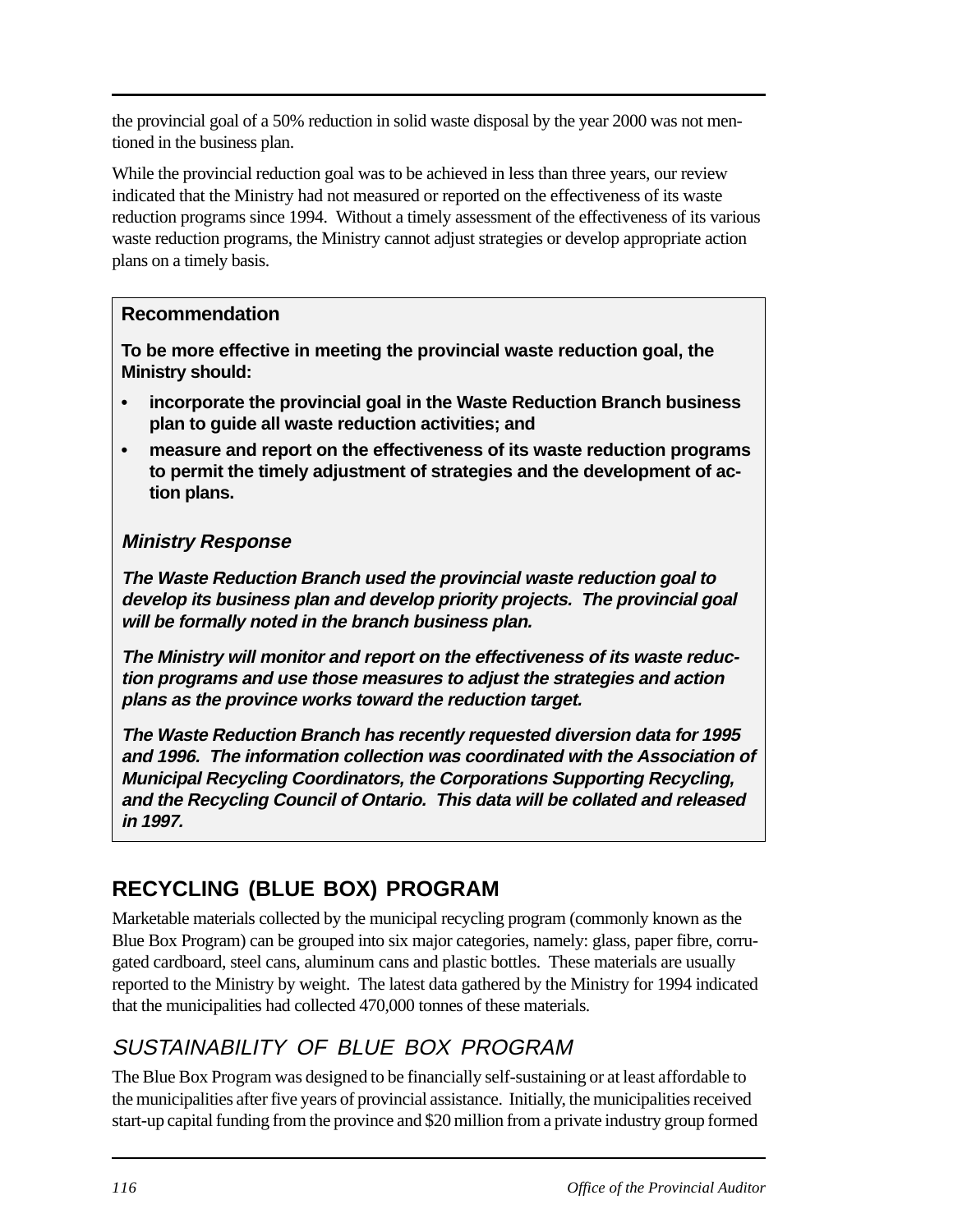to support recycling. The province also provides grants to assist municipalities with their operating costs for the first five years of the Blue Box Program. Since the Program's inception in 1986, the province has provided over \$200 million in capital and operating grants to the municipalities. Currently, capital and operating grants (1996/97 — \$8 million) are being phased out as most municipalities have already operated their Blue Box Program for more than five years.

At the time of our audit, the Ministry had not compiled cost and revenue data from municipalities relating to the Blue Box Program for 1995 and 1996. In reviewing the Blue Box Program's 1994 revenue and cost data for over 500 municipalities provided by the Ministry, we noted that 12 municipalities or less than 3% were able to break even financially. About 170 of these municipalities reported costs in excess of revenues of over \$250 per tonne. For about 50 highcost municipalities, costs in excess of revenues ranged from \$400 to over \$1,000 per tonne.

However, Ministry officials indicated that the financial costs involved should not be the only consideration in determining whether to use the Blue Box Program for protecting the environment. More importantly, the Program would alleviate environmental concerns regarding potential air pollution, ground water contamination, conservation of energy, and the lack of landfill sites and incinerators.

Because of various local differences, it would be difficult to compare the economy or efficiency of municipal Blue Box operations without an in-depth analysis of each of the municipalities. For example, without including the savings in landfill and garbage disposal costs (see discussion in the following section), the costs and benefits of recycling cannot be fully determined. However, our review of the 1994 revenue and cost figures provided by the Ministry indicated that the original objective of having municipalities operate the Blue Box Program on a self-sustaining basis is probably unrealistic without substantial cost reduction for many of the municipalities.

### **Recommendation**

**To ensure that the Blue Box Program is sustainable, the Ministry should work with municipalities to reduce the costs of collecting and processing recycled materials.** 

### **Ministry Response**

**The Ministry is working with the municipalities to promote cost-efficient collection and processing procedures to promote effective facility operation and to increase material capture rates. For example, the Ministry has funded pilot projects on variable rate waste collection systems in large municipalities which will increase diversion rates. The Ministry also encourages the municipalities to consider avoided disposal costs when calculating the costs of diversion.** 

## COSTS AND BENEFITS OF RECYCLING

As the Ministry had data only to 1994, we extended our review to include 1995 revenue and cost data from five larger municipalities (A to E in the following chart) in five different regions. Although prices in 1995 were at a record high for most recycled materials and economies of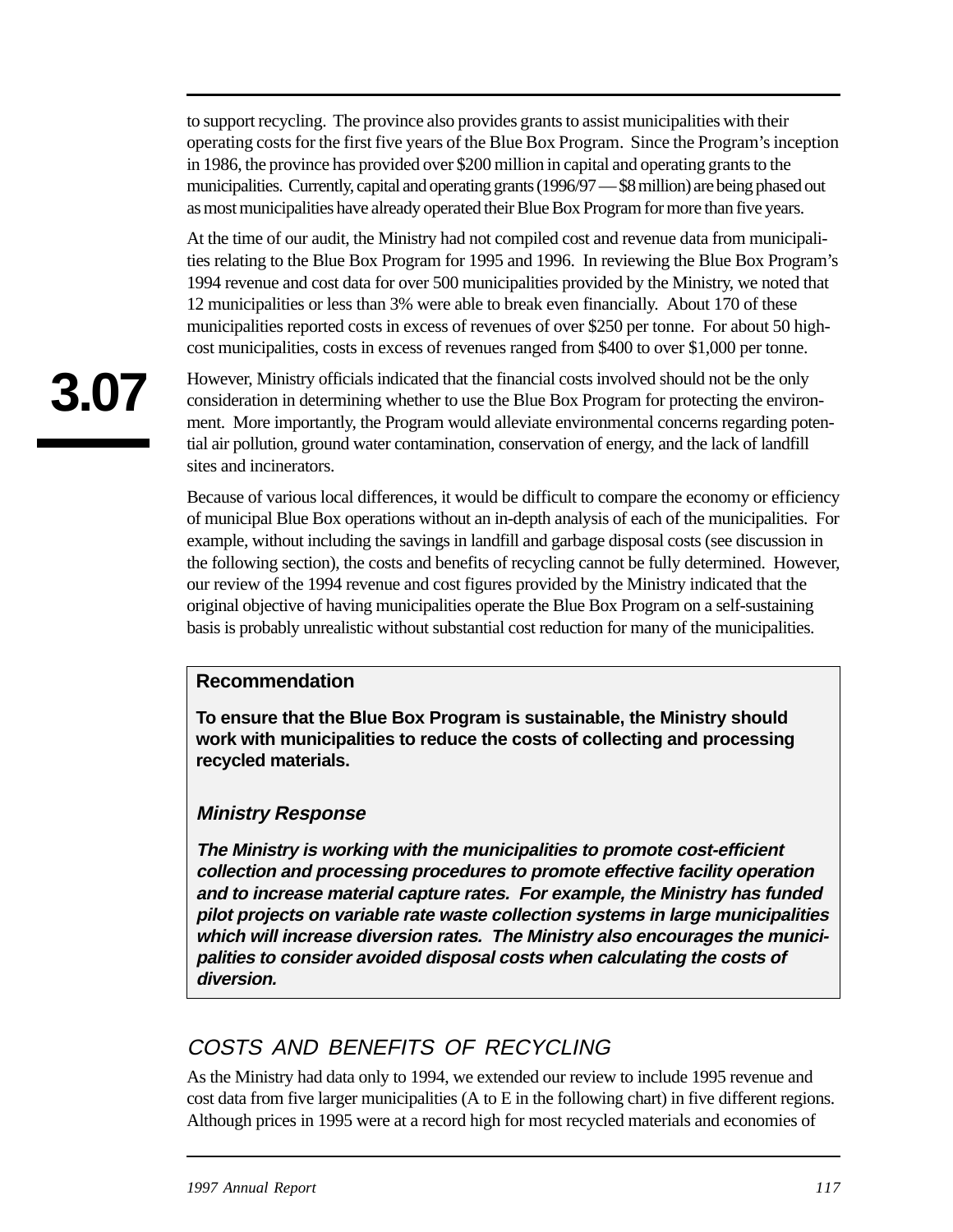scale were possible, most of these large municipalities were still not able to break even, as illustrated in the following chart.



**Recycling Costs and Revenues in Selected Large Municipalities** 

*\* Contractor was paid for collection and retained proceeds of recycling.* 

*Source: Various municipalities* 

According to the chart, the Blue Box Program appears to be quite costly. However, our analysis indicated that it would have been even more costly for most of these municipalities if they did not have the Program because they would have:

- still incurred the costs of disposing of the recyclable materials through landfill, which in 1994 averaged about \$100 per tonne; and
- received no revenue to offset the disposal costs of the recyclable materials.

As the following chart illustrates, by including the \$100 per tonne disposal cost savings with revenues received from the recycled materials, these municipalities would see their Blue Box Program become cost effective, even without considering the benefits to the environment.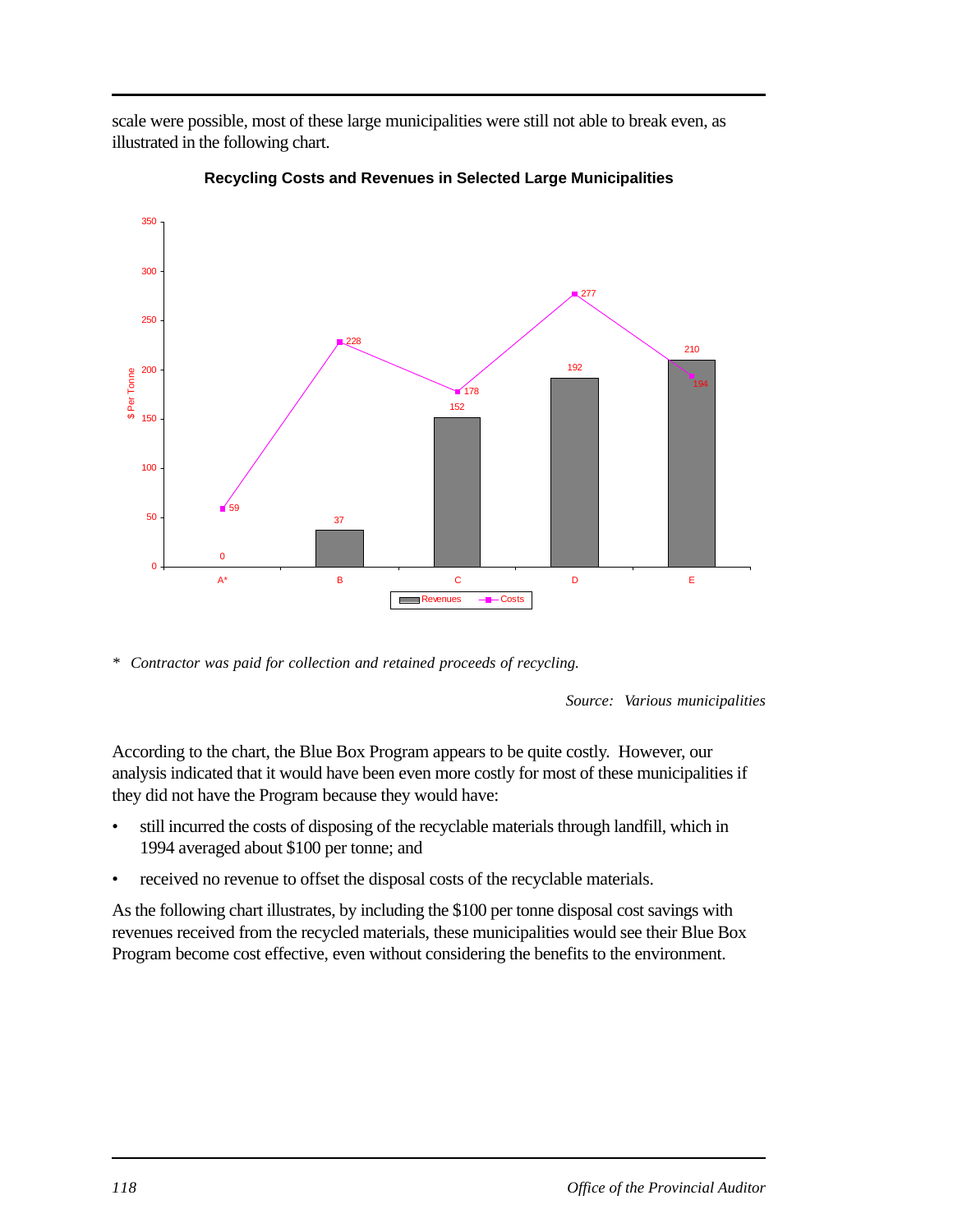**Recycling Costs, Revenues and Potential Savings in Selected Large Municipalities** 



*Source: Various municipalities* 

More importantly, Ministry and municipal officials informed us that most municipalities did not take the costs of landfill and garbage disposal into consideration when expressing their concerns about the high cost of recycling. Even if they did, they were mainly using only the current operating costs of landfill in their decision making rather than the full costs of using landfill sites, as discussed in the next paragraph.

In order to determine the costs and benefits of having the Blue Box Program, the municipalities should consider the full costing of alternatives such as landfill or incineration (which usually costs more because of more stringent environmental requirements). In the case of landfill, current operating costs while important are only a small part of the total costs. Future costs such as closure costs, post-closure costs, potential environmental costs from gas pollution and ground water contamination, contingent liabilities for legal costs, as well as costs for locating and establishing replacement landfill sites, are also very significant and relevant for their decision.

#### **Recommendation**

**The Ministry should work with municipalities to adopt the use of full costing for assessing the most cost-effective method for the disposal of waste in their communities.**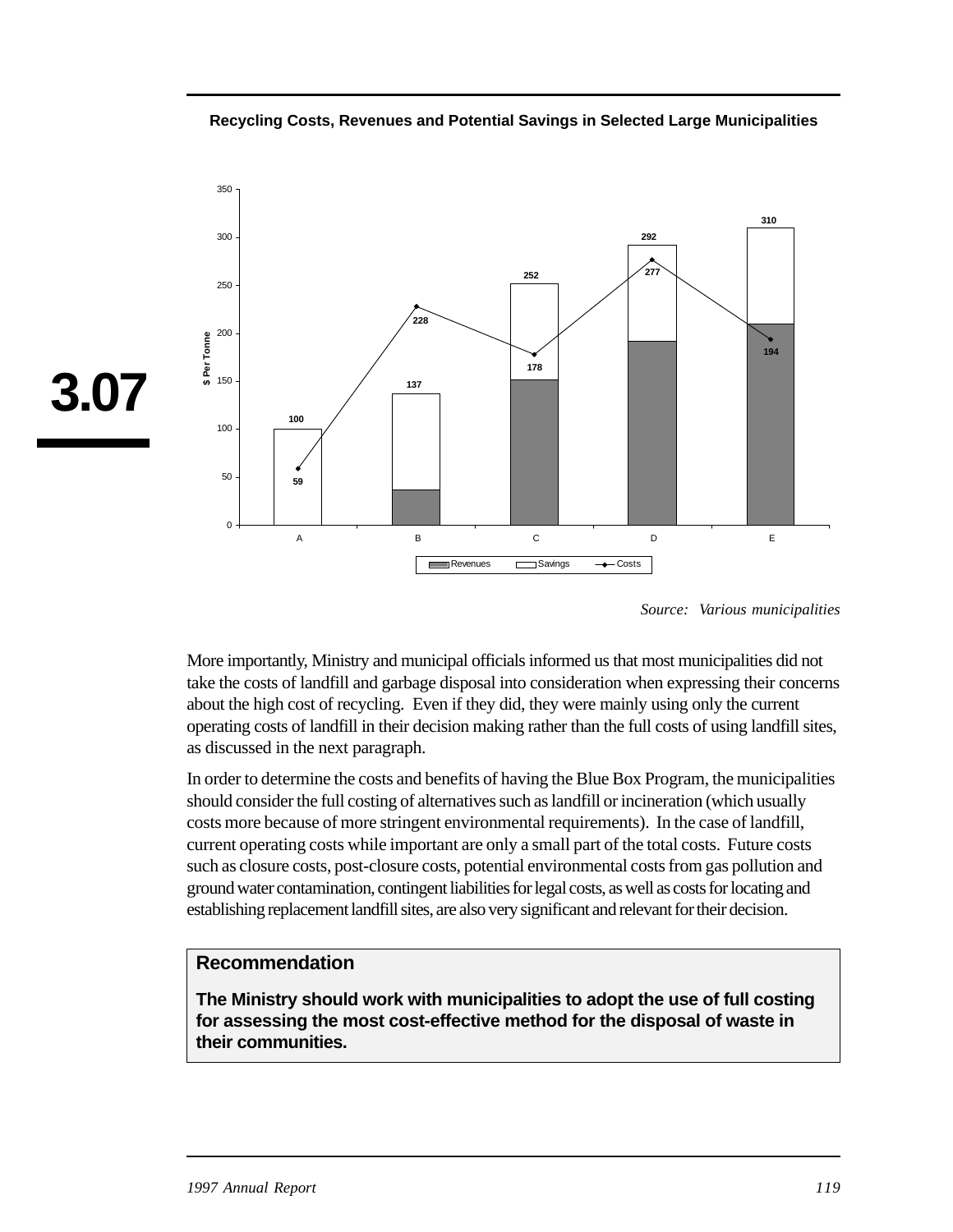## **Ministry Response**

**The Ministry agrees with the importance of the full costing of waste activities. The Ministry has encouraged municipalities, and will continue to work with them, to adopt the use of full cost accounting for assessing the costs of disposal of waste.** 

## **COMPLIANCE WITH LEGISLATION**

To encourage reuse, Regulation 340 of the *Environmental Protection Act* requires a minimum of 30% of soft drinks to be sold in refillable containers. Our audit revealed that the Ministry had not enforced this legislative requirement. Currently, less than 2% of soft drinks are sold in refillable containers.

## BACKGROUND

During the 1980s, out of concerns for the protection of the environment, most industrialized nations adopted legislative measures to curb the increasing use of non-refillable bottles by:

- banning their use;
- levying environmental taxes; or
- requiring a mandatory deposit system for refillable bottles.

A mandatory deposit system became the law for most major American states and Canadian provinces. In step with the environmental legislative measures taken by these other jurisdictions, Ontario was considering the introduction of similar legislation. In response to the anticipated legislation, the soft drink industry maintained that a deposit system would be too expensive for consumers.

As the province was initiating its Blue Box Program, the industry offered to share part of the capital start-up costs by contributing \$20 million. The province accepted the industry offer and passed legislation in 1985, requiring 40% of soft drink sales to be in refillable containers. The 40% quota is to be reduced to 30% when prescribed recycling targets are met. In addition, the industry committed itself to maintaining the refillable glass bottle as a viable option for the consumer by:

- pricing refillables at 30% lower than non-refillables to provide an incentive to consumers;
- giving equal advertising prominence to both refillables and non-refillables;
- making refillables available at 98% of retail outlets; and
- promoting the environmental benefits of refillables through advertising.

## EFFECTS OF THE LEGISLATION

Since the legislation was enacted, sales in refillable bottles have dropped to less than 2% of soft drinks sold. Consequently, municipalities were receiving more and more plastic soft drink bottles and were concerned about high costs of up to \$1,800 per tonne for recycling. While revenue from these plastic bottles over the last five years averaged about \$240 per tonne, it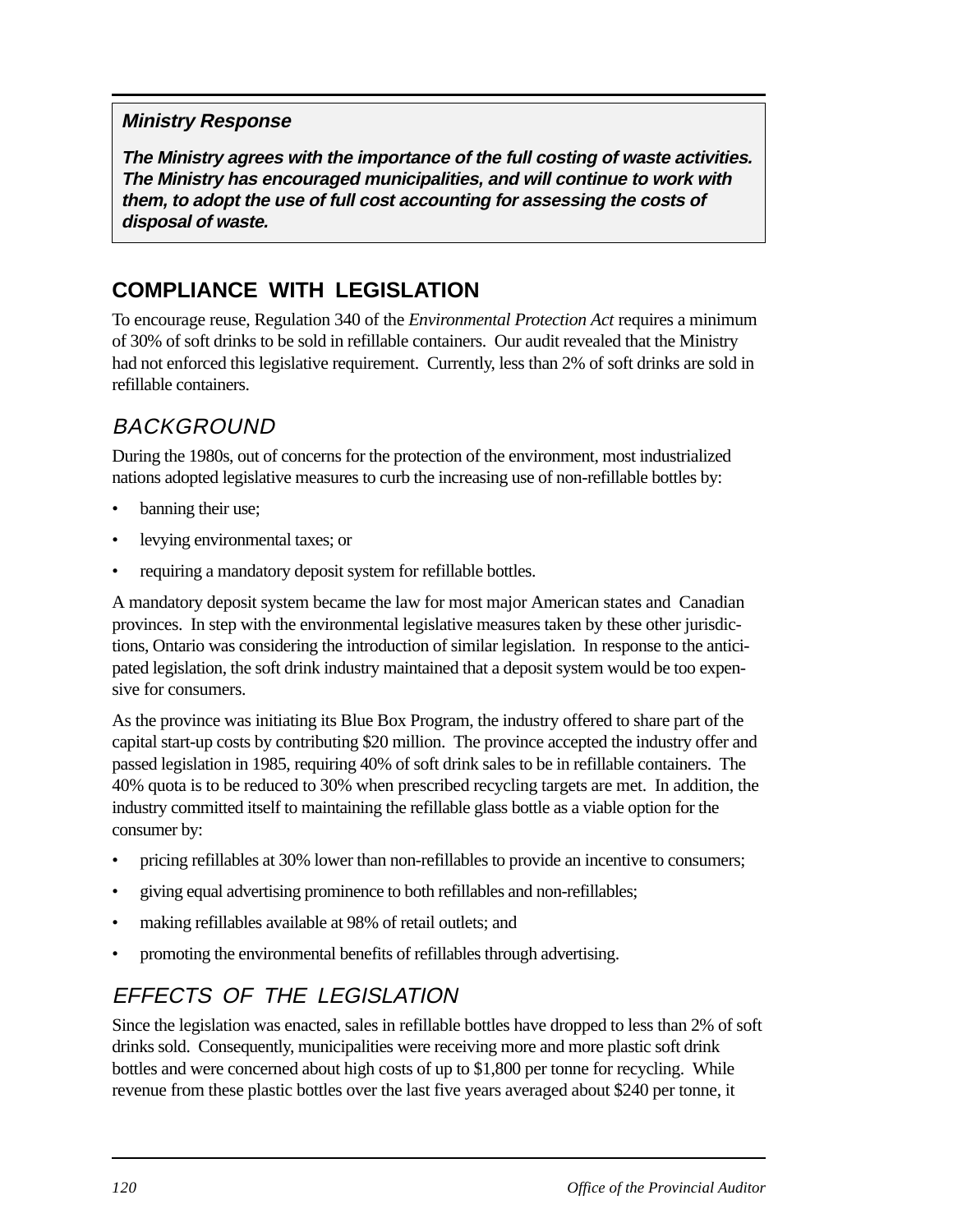was never enough to cover their recycling costs. At the time of our audit, the revenue for recycled plastic bottle material had declined to about \$66 per tonne.

While plastic containers account for less than 2% of recycled materials by weight, they represent about 20% of municipal recycling costs because of the volume they occupy. Currently, about half of the plastic containers are used for soft drink bottles. Municipalities were concerned that the soft drink industry has been able to reduce the amount of materials used through better technology. As the recycled materials are being sold by weight, the municipalities estimated that material reduction by the industry has reduced their revenue correspondingly.

Municipalities have maintained that the costs of disposing of non-refillable soft drink bottles are being unfairly shifted from the direct users, that is, the soft drink industry and consumers, to the municipalities and taxpayers. According to the municipalities, this is a violation of the fundamental user-pay principle of environmental conservation.

Our discussions with representatives of the soft drink industry indicated that the industry was aware of the concerns of the municipalities. However, the industry maintained that alternatives, such as a deposit system, would lead to a high-cost inefficient system parallelling the Blue Box Program. The industry was willing to work with the province and the municipalities again to determine how to pay its fair share and not have taxpayers subsidizing the industry.

Ministry officials indicated that the legislation was difficult to enforce as it involved consumer preference in the marketplace. Since 1995 the Ministry has been reviewing the legislation with the intention of proposing legislative changes regarding refillable soft drink containers.

To date, the review of the legislation has not been completed and there has been little progress in dealing with the industry on this issue.

### **Recommendation**

**The Ministry should expedite its review of the legislation regarding refillable soft drink containers and at the same time work with the industry to develop a practical solution to address the concerns of the municipalities.** 

### **Ministry Response**

**The Ministry has undertaken a review of the waste regulations and will continue to work with the municipalities and industry on solutions to this issue.** 

# ENVIRONMENTAL ASSESSMENT

The Conservation and Prevention Division administers the *Environmental Assessment Act*, the purpose of which is to provide for the protection, conservation and prudent management of the environment. To achieve this, the Act requires environmental problems or opportunities to be considered and their effects planned for before development or building takes place.

The Act requires the consideration of a broad range of environmental effects (including biophysical, social, cultural, technical and economic) in the planning and development of public projects, such as roads, sewage treatment plants, hydro corridors and landfill sites. The envi-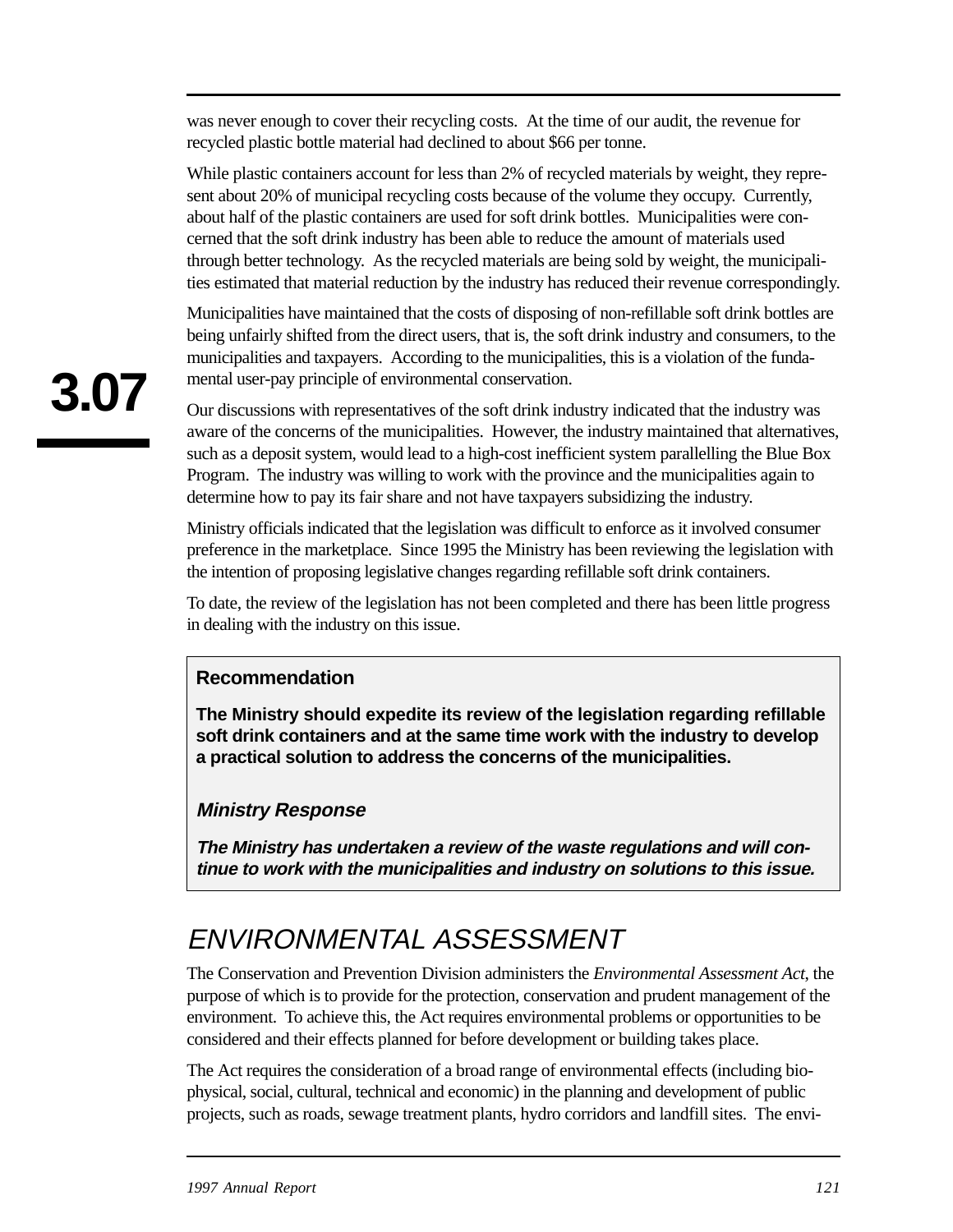ronmental assessment process also considers community values, stakeholder knowledge and public opinion before projects are approved.

## **REVIEW AND DECISION PROCESS**

Ministry staff review each environmental assessment submission and notify the public of the submission. After receiving comments from the public, the Minister decides whether a hearing by the Environmental Assessment Board (the Board) is required. The process has been criticized by the proponents of projects as being untimely, ineffective and too costly.

Our examination of the last 30 submissions approved indicated that on average the Division reviewed approximately ten per year. On average the process took 30 months from the submission of the project to approval by the Minister. In one case, the approval took over eight years.

Our sample of approvals included both those which required Board hearings and those which did not. When submissions did not require Board hearings, the average time for approval was about 26 months. However, the Ministry's Practices and Procedures Manual suggested 12 months for processing and approving such submissions.

Ministry officials indicated that an amendment to the Act, effective January 1, 1997, was meant to address the concerns relating to the environmental assessment process as follows.

- The amendment requires proponents of projects to indicate specific terms of reference at the beginning of the environmental assessment process.
- Once the terms of reference are approved by the Minister they become binding on the proponents, the Ministry and the Board, and no additional issues can be introduced. A mediation process and strict timeframes are to be imposed for all key steps throughout the environmental assessment process, thus ensuring that issues are identified and resolved on a timely basis.

However, the amendment was criticized by environmental groups. These critics indicated that the amendment requires proponents to consult such persons as may be interested when they are preparing proposed terms of reference for an environmental assessment. However, what constitutes "consultation" and "interested person" is not clearly defined. Thus, there is no assurance that all interested persons will be consulted. The proponents of a major project have considerable time and resources to prepare the terms of reference. Conversely, outside stakeholders may not have sufficient time to come forward with their concerns. Consequently, significant issues of a complex nature may never be addressed.

According to the Ministry, the amended legislation empowers the Ministry to issue a deficiency statement when an environmental assessment submission is incomplete or inadequately prepared. If the deficiency is not addressed within seven days, the Minister may reject the submission.

As the legislation has just been amended, it is too early for us to assess its impact on the environmental assessment process.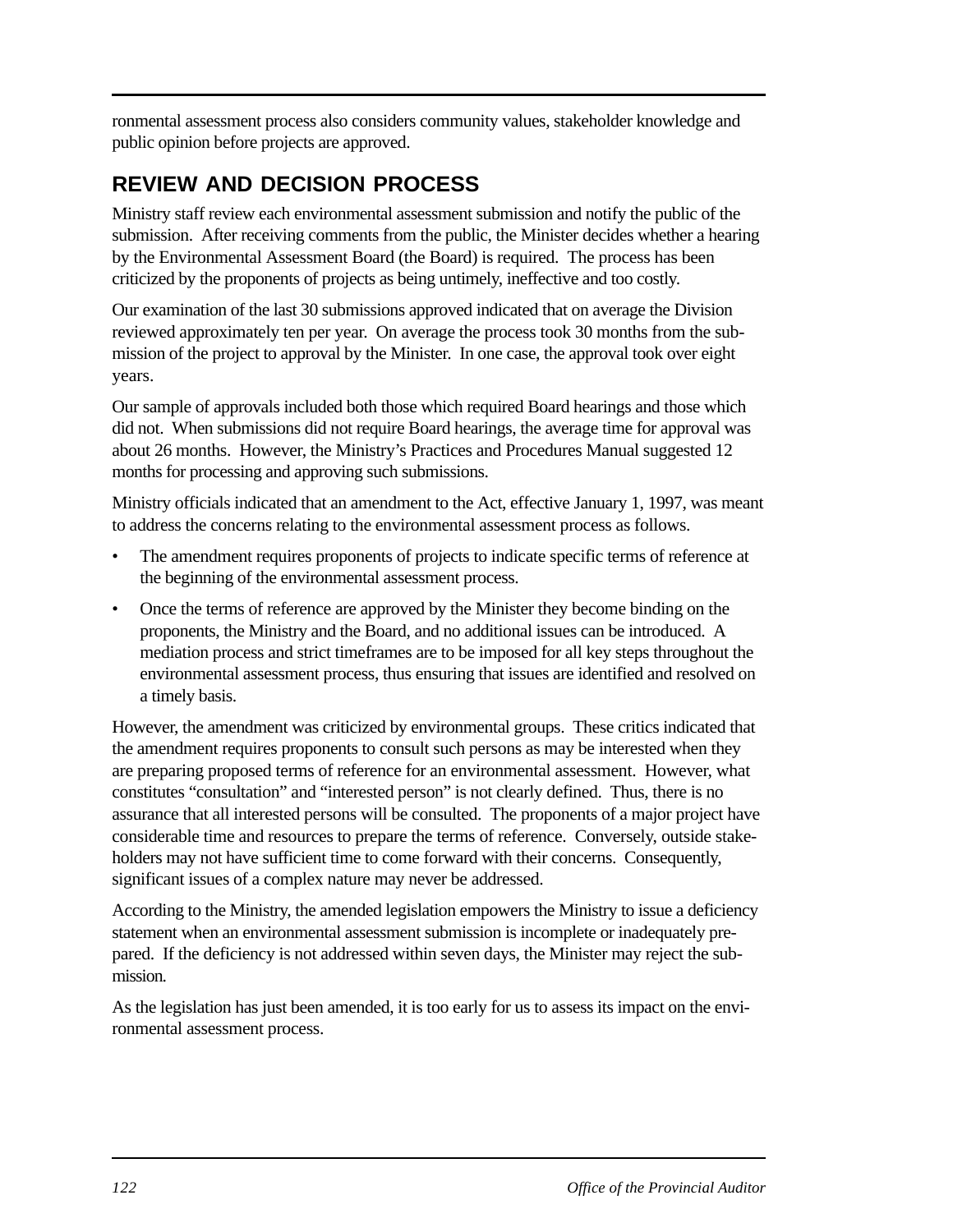## **MEASURING AND REPORTING ON THE EFFECTIVENESS OF ENVIRONMENTAL ASSESSMENT**

As previously indicated, the stated objective of the *Environmental Assessment Act* is to provide for the protection, conservation and prudent management of the environment. However, there are no indicators in place for measuring and reporting on the effectiveness of the Ministry in achieving this objective.

The environmental assessment process often imposed terms and conditions on proposed projects. Essentially, the process is a prediction of environmental impacts, and terms and conditions are designed to minimize damage to the environment. Terms and conditions sometimes include requiring proponents to report to other ministries or outside agencies that certain approval conditions have been met. However, there was a concern that the Ministry had no consistent process in place to regularly monitor compliance with all the terms and conditions, including the reporting requirement.

Establishing a mechanism for monitoring compliance with the terms and conditions and the effectiveness of the process would assist the Ministry in achieving a more effective assessment process.

#### **Recommendation**

**For the environmental assessment process to be more effective, the Ministry should establish indicators to measure and report on the effectiveness of the process and monitor compliance with the terms and conditions of approved projects.** 

#### **Ministry Response**

**On January 1, 1997, Bill 76 was implemented to increase the effectiveness of the Environmental Assessment program. In addition, the Environmental Assessment Branch was reorganized to include a Continuous Improvement Section whose primary function is to establish performance measurement systems that will monitor and evaluate the effectiveness and efficiency of the Environmental Assessment program and monitor Bill 76 improvements.** 

**The approach includes allocating resources to develop a comprehensive and systematic project management and auditing system. Indicators will be established to measure success in addressing time, cost and certainty, and in providing environmental protection.** 

**Reporting requirements to the respective ministries and agencies are regularly included in a project's terms and conditions of approval. These have included the requirement to submit annual progress reports, or report on the results of a monitoring program for review by the government agency to ensure compliance. These requirements will be built into the Branch's new performance measurement system.**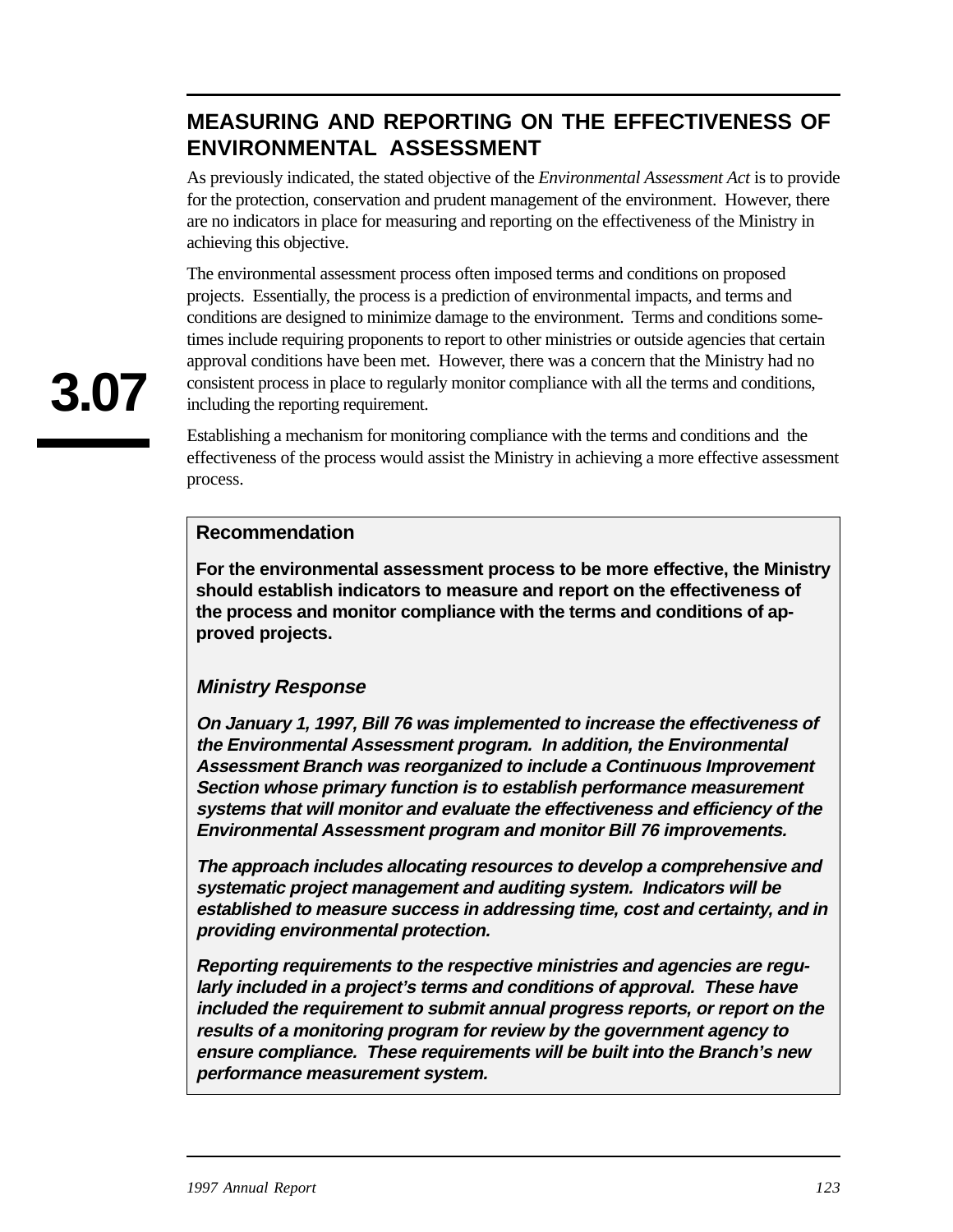# FUNDING FOR WATER AND SEWAGE **PROJECTS**

Under the *Ontario Water Resources Act* and the *Environmental Protection Act*, the Ministry of the Environment and Energy is responsible for ensuring that drinking water and sewage effluent processed by treatment plants meet established health and environmental guidelines. Municipalities have received varying amounts of provincial funding for their water and sewage capital projects.

Since April 1, 1994 water and sewage projects have been funded under a new grant program called the Municipal Assistance Program (MAP). By March 31, 1997 MAP had committed \$400 million to assist municipalities with 229 construction projects with total costs of over \$800 million. At the time of our audit in early 1997, about \$300 million of MAP funding had been disbursed to the municipalities.

Grants are based on a number of weighted factors including a community's population, with funding up to 70% of gross costs for communities with less than 1,000 people. All municipalities are eligible for additional assistance of up to 15% of gross costs depending on the number of provincial priorities being met. With additional assistance from the Ministry of Northern Development and Mines, some northern communities can obtain provincial funding up to a maximum of 92.5% of total capital costs.

## **PROJECT APPROVAL**

To be considered for MAP funding, a proposed project has to address one or more of the following provincial priorities: Environment / Health; Economic Renewal / Regional Development; Growth Management/ Intensification; and Water Efficiency / System Optimization. Ministry staff score and rank project applications based on how well the municipalities address the various elements of the provincial priorities. Depending on funding availability, a cutoff score is established. Projects with scores above the cutoff are approved for funding.

## DUE REGARD FOR ECONOMY

Predecessor grant programs aimed to alleviate significant health, environmental or growth problems related to water or sewage services. MAP introduced an additional objective of promoting water conservation as well as regular maintenance and the efficient use of existing water and sewage facilities.

In our 1993/94 audit of the previous grant program, we reviewed a sample of water and sewage projects which had received funding for expanding the existing capacity. Our review indicated that if water conservation measures had been taken, the need for many of the projects could have been eliminated or deferred for an extended period of time. For example, by repairing damaged water mains, installing water meters and charging customers for water based on volume used, two municipalities were able to lower their peak water demand by approximately 50%. In addition, the need for \$50 million in expansion capital projects for the two municipalities was deferred for up to 20 years.

In 1993/94 ministry officials indicated that there was little incentive for some of the other municipalities to implement water conservation measures as they were eligible for larger grants for expansion than for rehabilitation projects. They also mentioned that many municipalities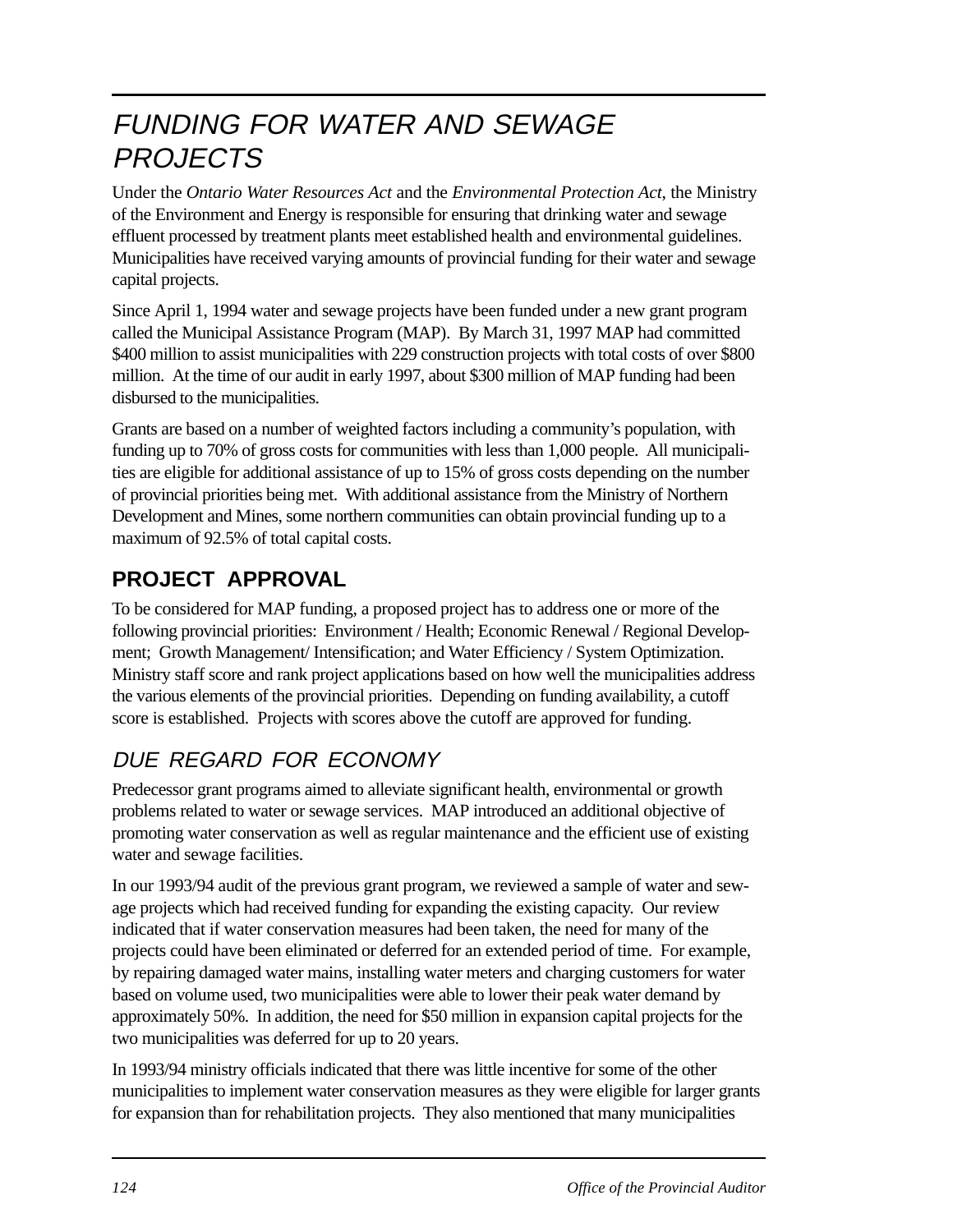should have undertaken water conservation and system optimization measures instead of applying for expansion grants when their plants were at capacity. Approval would most likely be given for the expansion, as holding up an expansion project where a plant was close to capacity would mean taking on significant health/environmental risks.

At the time of our audit in 1993/94, the Ministry was in the process of evaluating new project applications under MAP. In light of the significant cost savings potential, we recommended that the Ministry tighten the funding guidelines to ensure that municipalities not only review water conservation and system optimization measures, but also implement any applicable cost-effective measures before expansion projects can be approved for provincial funding.

The Ministry responded by stating that it "has undertaken a pilot project to review the merits of undertaking water conservation programs before expanding an existing sewage treatment plant. It is expected that the pilot results can be used to improve funding formula criteria to promote water conservation over the next two years of program funding." On April 18, 1995 the Ministry forwarded a progress report to the Legislative Assembly's Public Accounts Committee indicating that the "pilot activities have now shown that demand management measures, like those listed by the auditor, are often cost effective" and that "system optimization and water conservation are now important criteria for grant eligibility."

However, at the time of our current audit there was still no requirement for applicable water conservation and system optimization measures to be implemented before expansion projects could be approved for provincial funding. In almost half of the expansion project files that we examined, water conservation / system optimization studies were either not completed or recommendations for such measures were not implemented.

### **Recommendation**

**To ensure due regard for economy, the Ministry should require municipalities to not only review water conservation and system optimization measures, but also implement any applicable cost-effective measures before expansion projects are eligible for provincial funding.** 

#### **Ministry Response**

**The Ministry agrees with this recommendation. The recently announced Environmental Infrastructure Program provides assistance to municipalities for water and sewage projects. In accordance with this program, the municipalities will be required to identify cost-effective strategies to meet their needs.** 

## VERIFICATION OF KEY INFORMATION

We reviewed MAP application files and noted that Ministry staff had not verified information provided by municipalities that could have a major impact on eligibility and the amount of funding for water and sewage projects.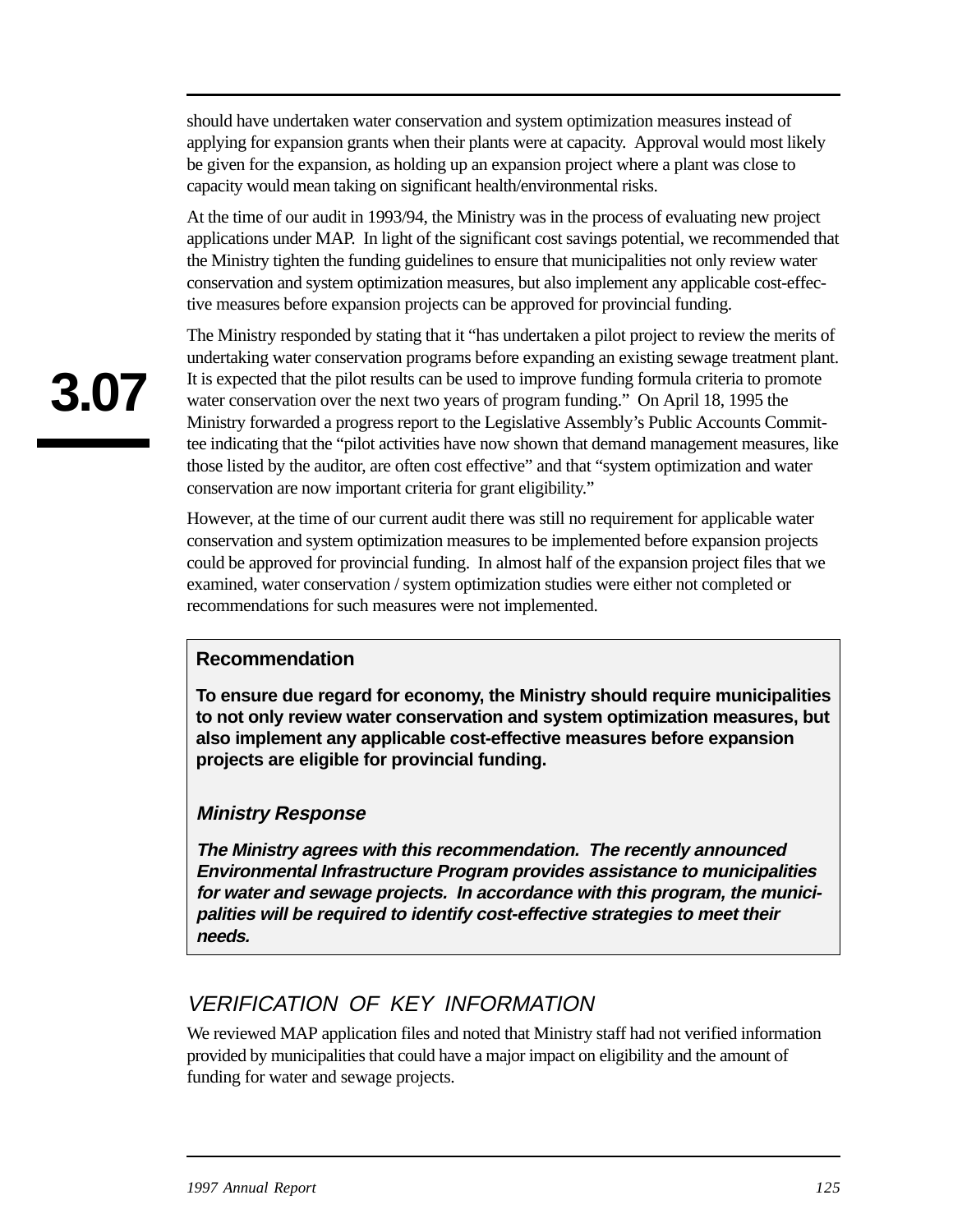Our review indicated that many applications lacked supporting documentation. This was of particular significance in cases where the municipalities were eligible to receive an increased grant rate if certain requirements were met. For example, the section of the application that dealt with economic renewal explicitly requested supporting documentation for the information provided. However, for 37% of the projects that received the additional 5% assistance for economic renewal, there was no supporting documentation on file. In some cases the overall scores, excluding the scores for the economic section, would not have been sufficient for the municipalities to receive provincial funding.

### **Recommendation**

**The Ministry should ensure that appropriate documentation is received to substantiate critical information on the application that may have a direct impact in determining eligibility and the amount of provincial funding for water and sewage projects.** 

## **Ministry Response**

**The Ministry will provide the municipalities with instructions regarding the appropriate documentation which is required for the Ministry to determine funding eligibility and funding levels.** 

## **MONITORING GRANT PAYMENTS**

The Ministry provides funding advances to municipalities based on the previous quarterly expenditures claimed and forecasted expenditures for the current quarter. A 10% holdback is imposed on projects until a final audit on the completed project is performed by an evaluation engineer of the Ministry to determine the eligibility of expenditures claimed.

Our review of relevant work performed by the Ministry's Management Audit Branch indicated that the Ministry did not monitor grant payments on a timely basis to ensure that funds were spent only for intended purposes. Specifically, management audit staff of the Ministry observed the following.

- Projected cash flow requirements submitted by municipalities were often overstated, resulting in overpayments in excess of the 10% holdback.
- Advances totalling \$14 million for about 140 projects had been outstanding for two or more years without any claims for actual expenditures being submitted. At the completion of our audit, the Ministry had not determined the status of the projects or of the advances outstanding.
- Final audits by the evaluation engineers indicated that over 84% of the projects audited had some ineligible costs. In 1994 and 1995 final audits identified ineligible actual expenditures claimed totalling over \$58 million in gross costs, representing almost \$19 million in provincial grants. Even when 10% holdbacks were taken into consideration, there were still net overpayments of approximately \$3.6 million relating to 70 projects. At the completion of our audit, the Ministry had recovered about \$2.3 million by offsetting the overpayments